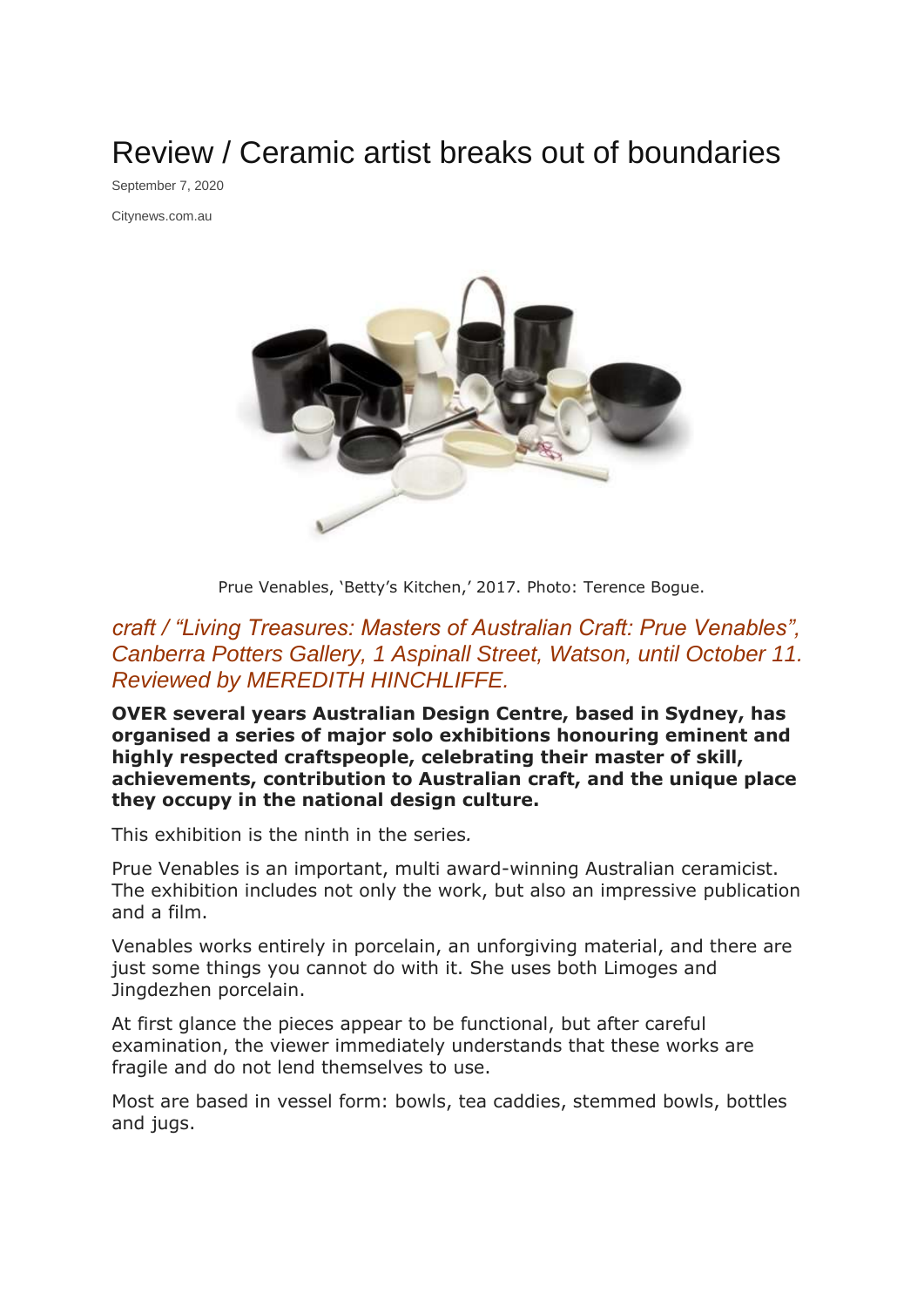

Prue Venables, White Spoon & Red Handle with Black Bowl , 2019. Photo Terence Bogue.

There is a sharp clarity of form in each piece, they are finely thrown and turned.

Two large groupings of smallish pieces are the centrepieces of this exhibition: "Esme's Dressing Table" and "Betty's Kitchen".



Prue Venables, Tall Black Oval, Hairbrush, White Sieve and Tea Caddy , 2017. Photo Terence Bogue.

"Betty's Kitchen" includes more than utensils generally found around food – such as a pair of shoes. "Esme's Kitchen" includes porcelain utensils, such as